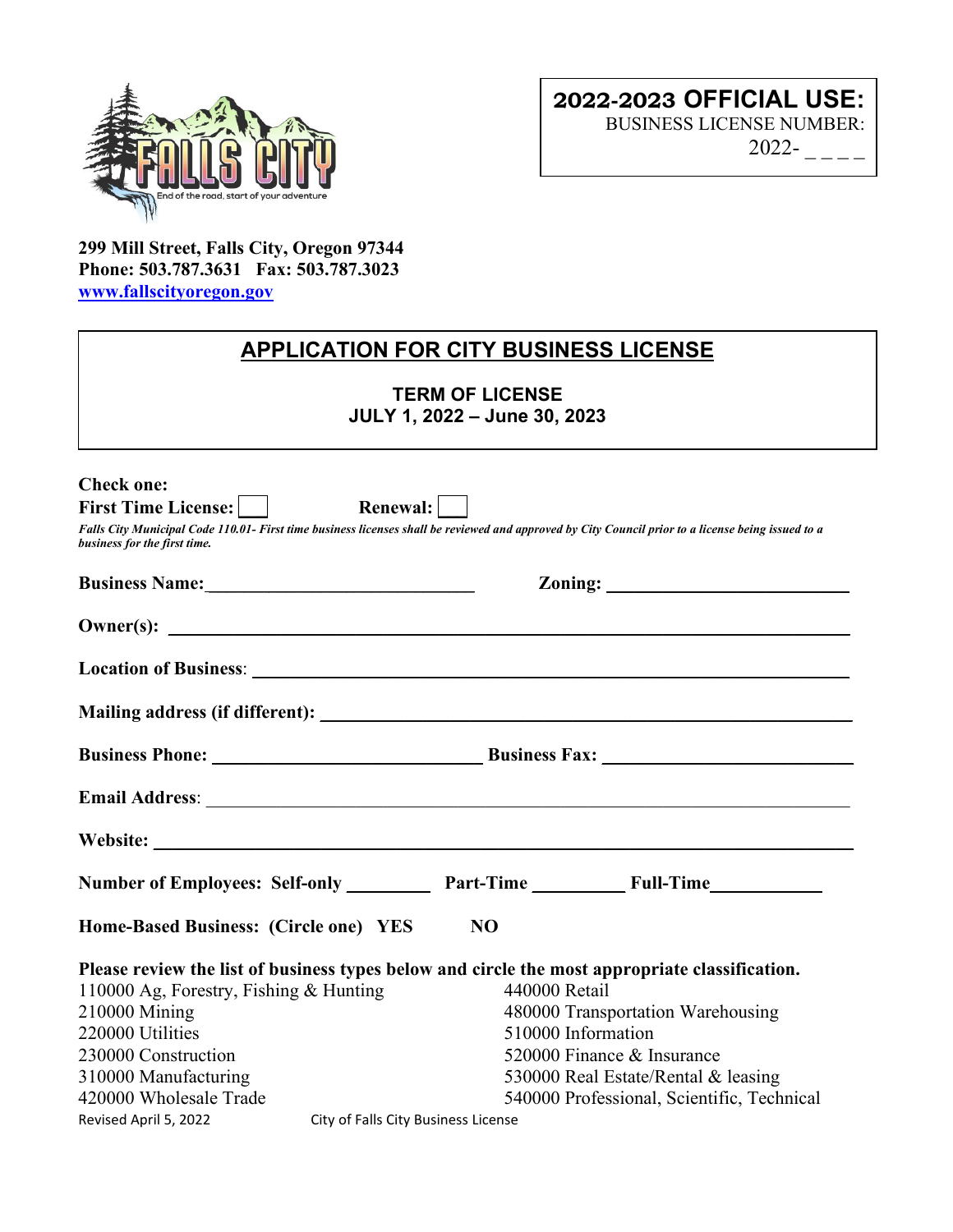| Services                                   |
|--------------------------------------------|
| 550000 Management of Company & Enterprises |
| 560000 Admin Support/Waste Management &    |
| Remediation                                |
| 610000 Education Services                  |
| 620000 Health Care & Social Assistance     |
|                                            |

710000 Arts, Entertainment & Recreation 720000 Accommodation & Food Services 810000 Other Services (excluding Public Admin) 920000 Public Administration

## **PRODUCTS SOLD OR SERVICES RENDERED**

#### \_\_\_\_\_\_\_\_\_\_\_\_\_\_\_\_\_\_\_\_\_\_\_\_\_\_\_\_\_\_\_\_\_\_\_\_\_\_\_\_\_\_\_\_\_\_\_\_\_\_\_\_\_\_\_\_\_\_\_\_\_\_\_\_\_\_\_\_\_\_\_\_\_\_\_\_\_\_\_\_\_\_\_\_\_ **DESCRIBE AVAILABLE PARKING**

#### **IMPACT ON LOCAL TRAFFIC**

\_\_\_\_\_\_\_\_\_\_\_\_\_\_\_\_\_\_\_\_\_\_\_\_\_\_\_\_\_\_\_\_\_\_\_\_\_\_\_\_\_\_\_\_\_\_\_\_\_\_\_\_\_\_\_\_\_\_\_\_\_\_\_\_\_\_\_\_\_\_\_\_\_\_\_\_\_\_\_\_\_\_\_\_\_ **ENVIRONMENTAL IMPACTS (i.e. noise, waste products, odors, storage of hazardous materials)**  \_\_\_\_\_\_\_\_\_\_\_\_\_\_\_\_\_\_\_\_\_\_\_\_\_\_\_\_\_\_\_\_\_\_\_\_\_\_\_\_\_\_\_\_\_\_\_\_\_\_\_\_\_\_\_\_\_\_\_\_\_\_\_\_\_\_\_\_\_\_\_\_\_\_\_\_\_\_\_\_\_\_\_\_\_

\_\_\_\_\_\_\_\_\_\_\_\_\_\_\_\_\_\_\_\_\_\_\_\_\_\_\_\_\_\_\_\_\_\_\_\_\_\_\_\_\_\_\_\_\_\_\_\_\_\_\_\_\_\_\_\_\_\_\_\_\_\_\_\_\_\_\_\_\_\_\_\_\_\_\_\_\_\_\_\_\_\_\_\_\_ \_\_\_\_\_\_\_\_\_\_\_\_\_\_\_\_\_\_\_\_\_\_\_\_\_\_\_\_\_\_\_\_\_\_\_\_\_\_\_\_\_\_\_\_\_\_\_\_\_\_\_\_\_\_\_\_\_\_\_\_\_\_\_\_\_\_\_\_\_\_\_\_\_\_\_\_\_\_\_\_\_\_\_\_\_

\_\_\_\_\_\_\_\_\_\_\_\_\_\_\_\_\_\_\_\_\_\_\_\_\_\_\_\_\_\_\_\_\_\_\_\_\_\_\_\_\_\_\_\_\_\_\_\_\_\_\_\_\_\_\_\_\_\_\_\_\_\_\_\_\_\_\_\_\_\_\_\_\_\_\_\_\_\_\_\_\_\_\_\_\_ \_\_\_\_\_\_\_\_\_\_\_\_\_\_\_\_\_\_\_\_\_\_\_\_\_\_\_\_\_\_\_\_\_\_\_\_\_\_\_\_\_\_\_\_\_\_\_\_\_\_\_\_\_\_\_\_\_\_\_\_\_\_\_\_\_\_\_\_\_\_\_\_\_\_\_\_\_\_\_\_\_\_\_\_\_

 $\_$  , and the set of the set of the set of the set of the set of the set of the set of the set of the set of the set of the set of the set of the set of the set of the set of the set of the set of the set of the set of th \_\_\_\_\_\_\_\_\_\_\_\_\_\_\_\_\_\_\_\_\_\_\_\_\_\_\_\_\_\_\_\_\_\_\_\_\_\_\_\_\_\_\_\_\_\_\_\_\_\_\_\_\_\_\_\_\_\_\_\_\_\_\_\_\_\_\_\_\_\_\_\_\_\_\_\_\_\_\_\_\_\_\_\_\_

\_\_\_\_\_\_\_\_\_\_\_\_\_\_\_\_\_\_\_\_\_\_\_\_\_\_\_\_\_\_\_\_\_\_\_\_\_\_\_\_\_\_\_\_\_\_\_\_\_\_\_\_\_\_\_\_\_\_\_\_\_\_\_\_\_\_\_\_\_\_\_\_\_\_\_\_\_\_\_\_\_\_\_\_\_  $\_$  , and the set of the set of the set of the set of the set of the set of the set of the set of the set of the set of the set of the set of the set of the set of the set of the set of the set of the set of the set of th  $\_$  , and the set of the set of the set of the set of the set of the set of the set of the set of the set of the set of the set of the set of the set of the set of the set of the set of the set of the set of the set of th

# **DOES THE BUSINESS COMPLY WITH REQUIRED BUSINESS RECYCLING AS DEFINED IN FALLS CITY MUNICIPAL CODE SECTION CHAPTER 53.04.150: BUSINESS RECYCLING (See Attached) YES** □ **NO** □

### **OREGON STATE LIQUOR CONTROL COMMISSION (OLCC):**

Will alcohol be sold on the premises? (Circle one): YES NO

If YES, provide OLCC PREMISE # \_\_\_\_\_\_\_\_\_\_\_\_\_\_\_\_\_\_\_\_ OLCC LICENSE #\_\_\_\_\_\_\_\_\_\_\_\_\_\_\_\_\_\_\_\_\_\_\_\_\_

## **COUNTY AND STATE LICENSING INFORMATION:**

State Business Registry #: \_\_\_\_\_\_\_\_\_\_\_\_\_\_\_\_\_\_\_\_\_\_\_\_\_\_\_\_\_\_\_\_\_\_\_\_\_\_\_\_\_\_\_\_\_\_\_\_\_\_\_\_\_\_\_\_\_\_\_\_\_\_

Please describe information pertaining to Polk County or State Issued Licenses that you currently hold.

\_\_\_\_\_\_\_\_\_\_\_\_\_\_\_\_\_\_\_\_\_\_\_\_\_\_\_\_\_\_\_\_\_\_\_\_\_\_\_\_\_\_\_\_\_\_\_\_\_\_\_\_\_\_\_\_\_\_\_\_\_\_\_\_\_\_\_\_\_\_\_\_\_\_\_\_\_\_\_\_\_\_\_\_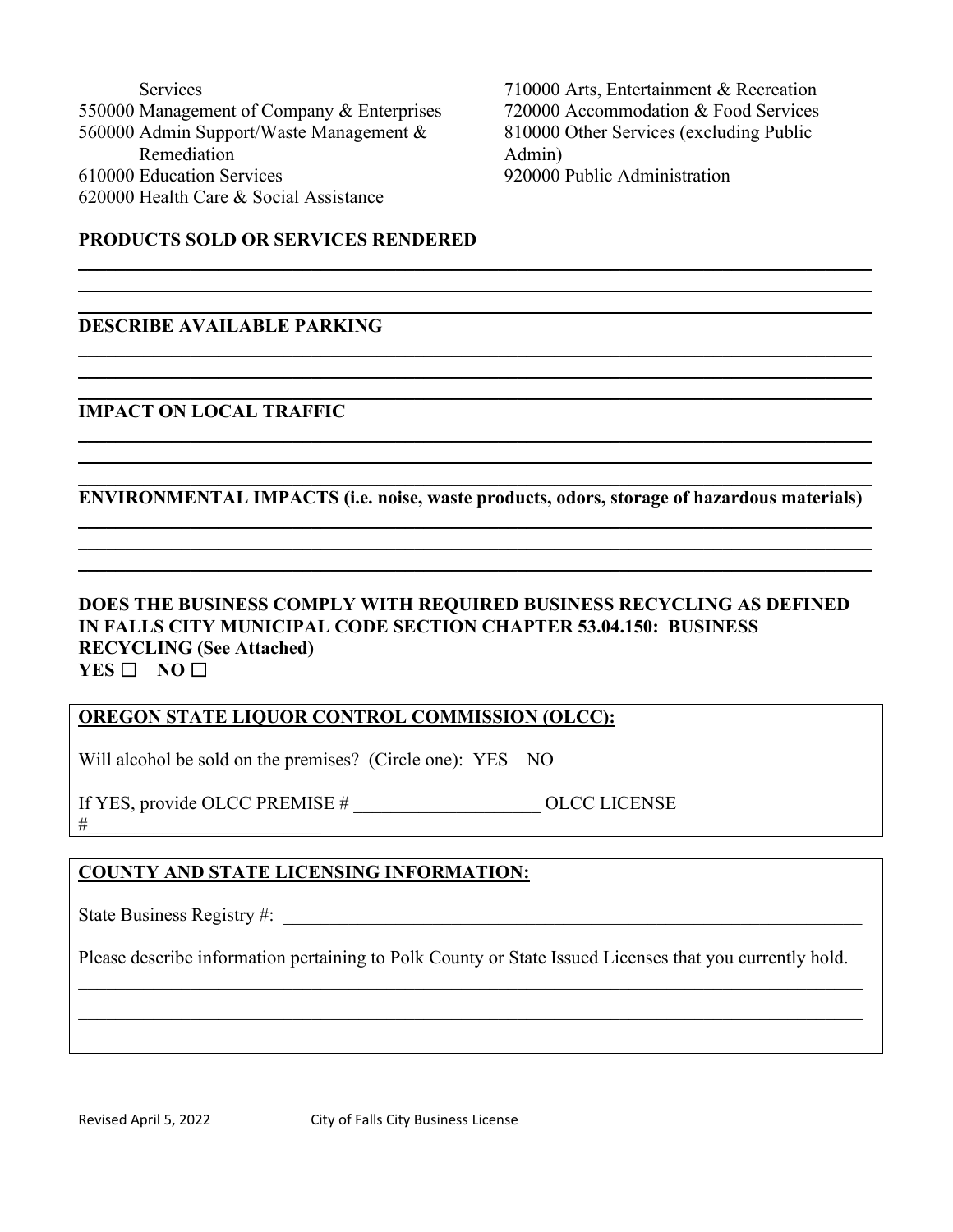**FEE SCHEDULE**. Resolution 2013-03 defines business license fees.

| <b>Type of License</b>          | <b>Employees</b> | <b>License Fee</b>                       |
|---------------------------------|------------------|------------------------------------------|
| Home Occupation, no employees   | $0$ (Self)       | \$50.00                                  |
| Home Occupation, with employees |                  | \$75.00                                  |
| Commercial                      | n/a              | \$100.00                                 |
| Temporary                       |                  | Same fee as business licenses categories |

I hereby certify that the information contained herein is true to the best of my knowledge. I agree to abide by all applicable codes and ordinances of the City of Falls City and to correct any hazards or violations as they may pertain to the above business. Issuance of this license does not guarantee that the site or use conforms to the City of Falls City land use regulations.

 $\_$  , and the set of the set of the set of the set of the set of the set of the set of the set of the set of the set of the set of the set of the set of the set of the set of the set of the set of the set of the set of th

 $\frac{1}{2}$  ,  $\frac{1}{2}$  ,  $\frac{1}{2}$  ,  $\frac{1}{2}$  ,  $\frac{1}{2}$  ,  $\frac{1}{2}$  ,  $\frac{1}{2}$  ,  $\frac{1}{2}$  ,  $\frac{1}{2}$  ,  $\frac{1}{2}$  ,  $\frac{1}{2}$  ,  $\frac{1}{2}$  ,  $\frac{1}{2}$  ,  $\frac{1}{2}$  ,  $\frac{1}{2}$  ,  $\frac{1}{2}$  ,  $\frac{1}{2}$  ,  $\frac{1}{2}$  ,  $\frac{1$ 

# **NAME:**

**BUSINESS NAME:**

# **SIGNATURE OF APPLICANT:**

| Office Use Only:               |  |
|--------------------------------|--|
|                                |  |
| DATE:                          |  |
|                                |  |
|                                |  |
| RECEIPT #: $\qquad \qquad$     |  |
|                                |  |
| DATE COUNCIL APPROVED:         |  |
| <b>CONDITIONS OF APPROVAL:</b> |  |
|                                |  |
|                                |  |
|                                |  |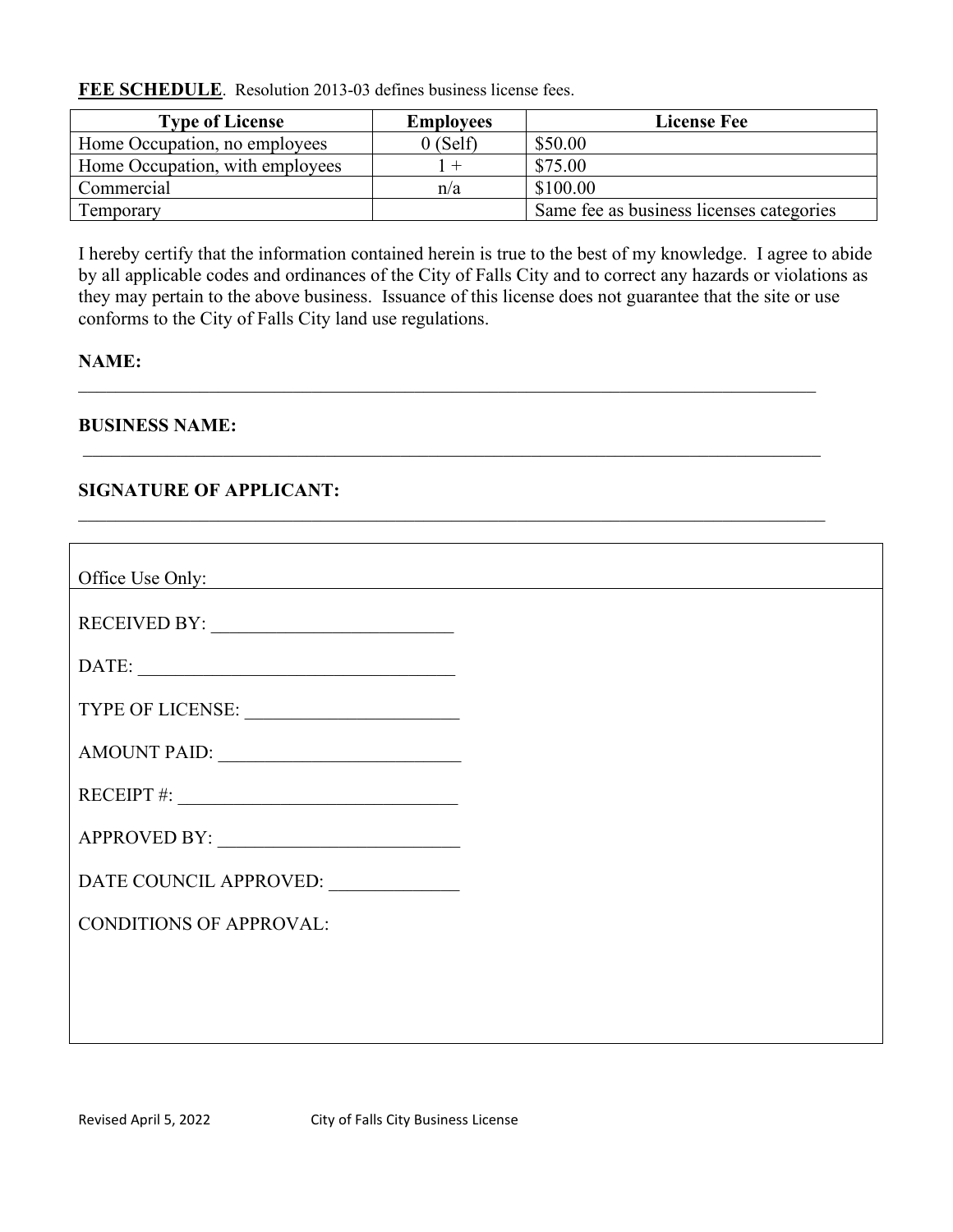# **For your information City of Falls City Garbage Service and Business Recycling**

Falls City adopted a mandatory garbage service and business-recycling program in July 2013. This program is designed to decrease the amount of waste entering landfills and the amount of trash being improperly disposed of by businesses. We know some businesses are participating, but for many this may be new. Failure to comply with the business recycling and garbage service requirements could result in a fine.

In general, businesses are asked to:

- Recycle paper, cardboard, and containers (aluminum cans, plastic bottles, and glass).
- Ensure there are containers for collection of these recyclables.
- Post signs at collection areas, indicating which materials should be recycled.
- Maintain weekly trash service or weekly hauling to an authorized facility as outlined Falls City Municipal Code Section 53, or in ORS Chapters 459 and 459A.

Compliance is designed to be simple. You can contact the franchised hauler, Republic Services to arrange to add recycling containers to your work site. Their phone number is (503) 253-5656

Each year your city business license renewal form will ask you to confirm your compliance with the requirements of the **CHAPTER 53 OF THE MUNICIPAL CODE - FALLS CITY SOLID WASTE MANAGEMENT**. This document can be viewed in full at [www.fallscityoregon.gov](http://www.fallscityoregon.gov/) under the Documents Center tab.

# **Falls City Municipal Code CHAPTER 53.04.150: BUSINESS RECYCLING**

(A) All businesses required to have a city of Falls City business license shall recycle as follows:

(1) Businesses shall source separate from the waste stream all paper, cardboard, glass/plastic bottles or jars, and aluminum/tin cans;

(2) Businesses and business recycling service customers shall provide recycling containers for internal maintenance or work areas where recyclable materials may be collected, stored, or both; and

(3) Businesses and business recycling service customers shall post accurate signs where recyclable materials are collected, stored, or both that identify the materials that the business must source separate and that provide recycling instructions.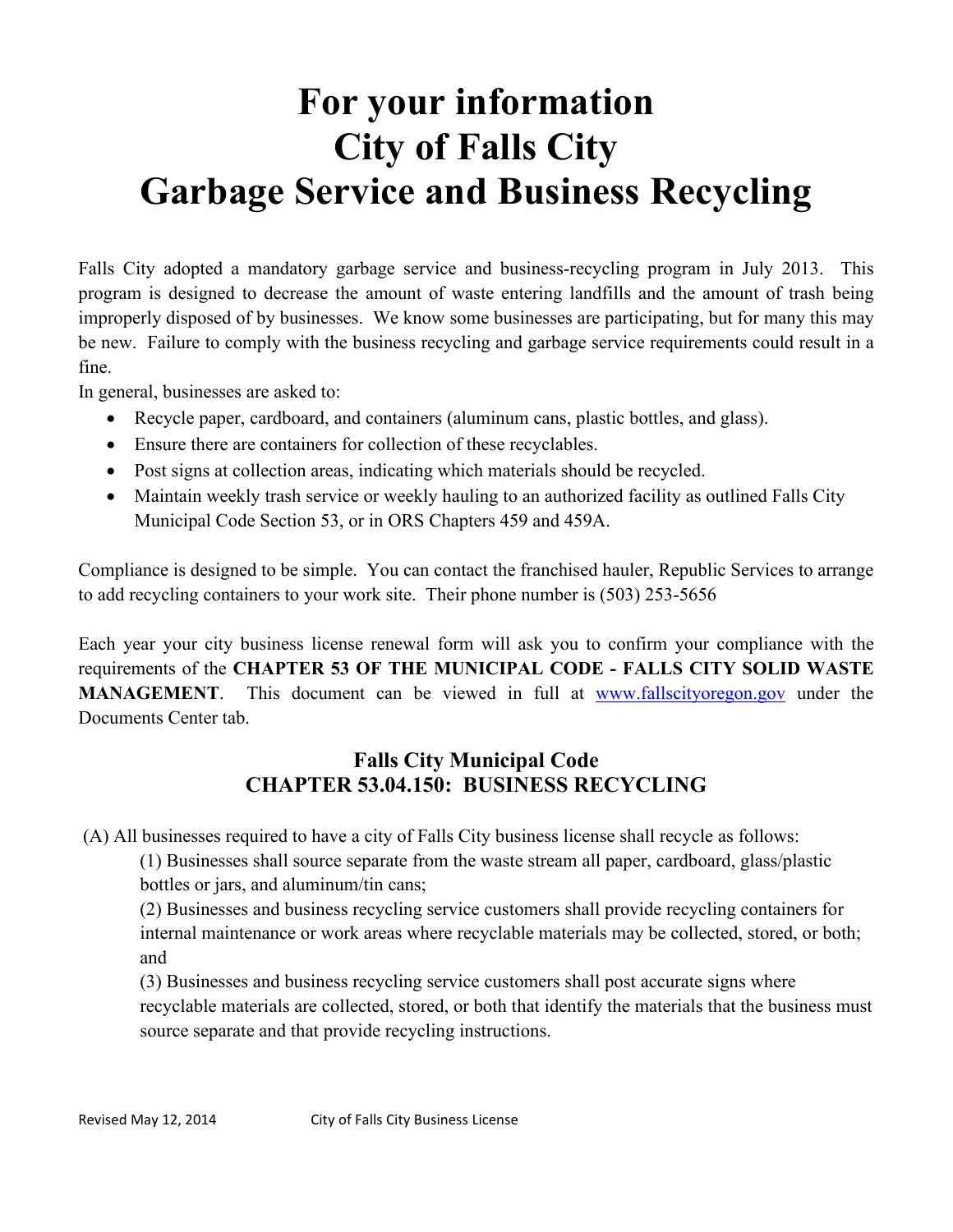(B) Exemptions.

(1) This section does not apply to a business operated from their home. A residence is the place where a person lives.

(2) A business may seek an exemption from the requirements in subsection (A) of this section, if:

(a) The business provides access to the city or designated agent for a site visit; and

(b) The city or designated agent determines during the site visit that the business cannot comply with the business recycling requirement because of space or economic restrictions or other extenuating circumstances.

(C) To assist businesses in compliance with this section, the city or designated agent shall:

(1) Notify businesses of the business recycling requirement at the time application is made for a business license;

(2) Provide businesses with education and technical assistance to assist with meeting the requirements of this section; and

(3) The city's business license procedures shall include provisions requiring that the business shall certify that they have complied with the requirements of this section upon signing the business license application and the business shall also certify upon renewal of the business license that they have complied with the requirements of this section.

(D) A business that does not comply with the business recycling requirement may receive a written notice of noncompliance. The notice shall describe:

(1) The violation;

(2) How the business or business recycling service customer can cure the violation within the time specified in the notice; and

(3) An offer of assistance with compliance.

(E) A business or business recycling service customer that does not cure the violation within the time specified in the notice of noncompliance may receive a written citation. The citation shall provide:

(1) An additional opportunity to cure the violation within the time specified on the citation; and

(2) Notification to the business or business recycling service customer that it may be subject to a fine.

(F) A business or business recycling service customer that does not cure the violation within the time specified in the notice of noncompliance may be subject to a fine.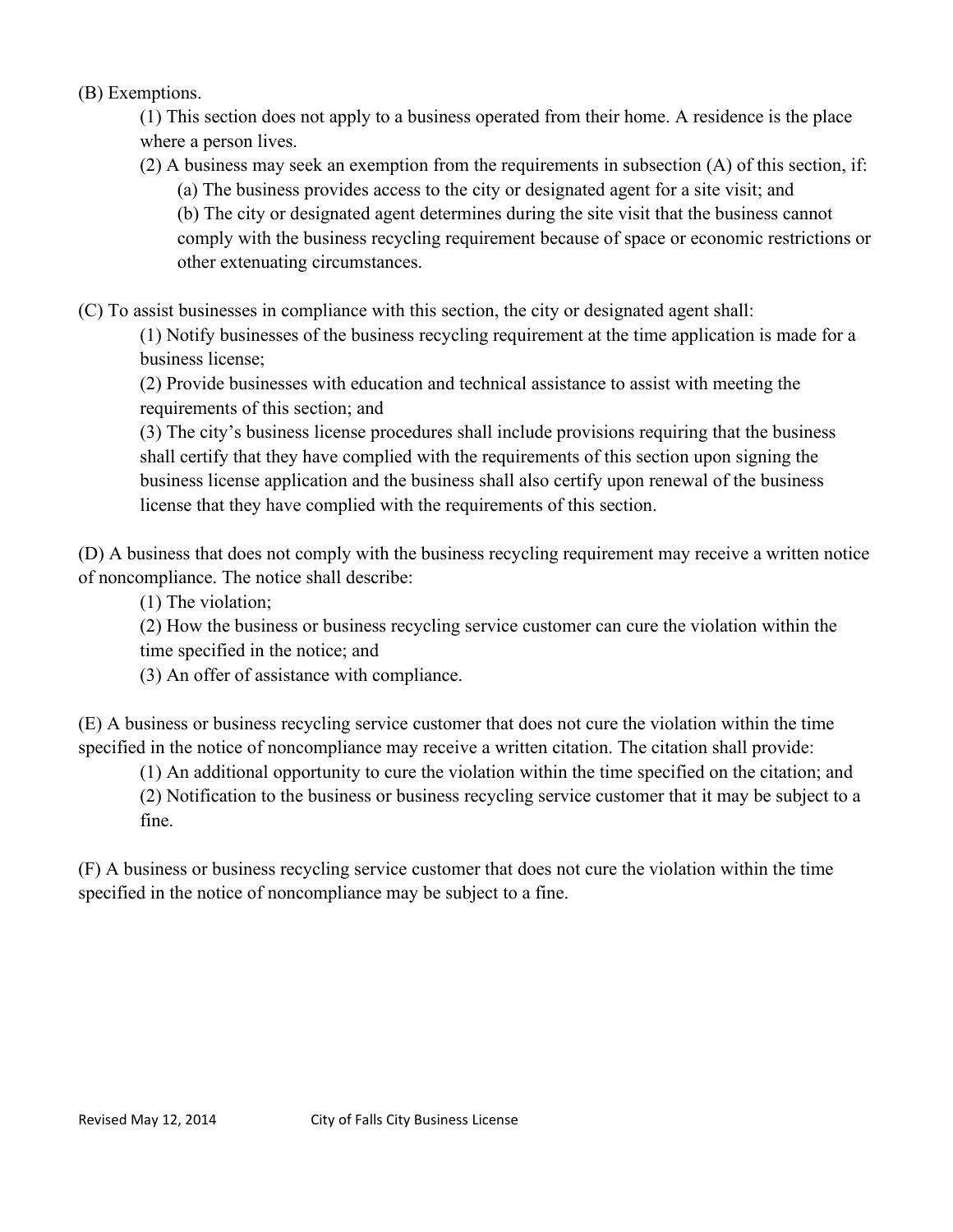#### **Falls City Municipal Code CHAPTER 110: BUSINESS LICENSING**

Section

| 110.01 | Definitions                              |
|--------|------------------------------------------|
| 110.02 | License required                         |
| 110.03 | Applications                             |
| 110.04 | License issuance                         |
| 110.05 | License restrictions                     |
| 110.06 | No license issued for prohibited conduct |
| 110.07 | Revocation                               |
| 110.08 | Refusal of license; right to appeal      |
| 110.09 | Prompt application required              |
| 110.10 | Business subject to franchise agreement  |
| 110.99 | Penalty                                  |

#### **§ 110.01 DEFINITIONS.**

For the purpose of this chapter, the following definitions shall apply unless the context clearly indicates or requires a different meaning.

*BUSINESS.* Any trade, occupation, profession, or business, either temporary or permanent, carried on for profit.

*PERSON.* Any natural person, partnership, association, or corporation.

**TEMPORARY BUSINESS.** A business which is expected to be conducted continuously for a period of not more than 90 days and a total of not more than 180 days within a fiscal year, with a break of at least 30 days in between periods of operation. An application for a *TEMPORARY BUSINESS* license shall be required for each period of operation, but shall not require Council approval for the first two periods of operation within a fiscal year; each additional *TEMPORARY BUSINESS* license within a fiscal year shall be reviewed and approved by Council prior to a license being issued. Permanent business licenses shall be reviewed and approved by Council prior to a license being issued to a business only for the first time.

(Ord. 347, passed 1-3-1972; Ord. 502, passed 1-28-2002)

#### **§ 110.02 LICENSE REQUIRED.**

No person shall engage in or carry on any business as hereinafter set forth unless he or she shall have applied for and been issued a license and paid the fee as herein prescribed. (Ord. 347, passed 1-3-1972) Penalty, see § 110.99

#### **§ 110.03 APPLICATIONS.**

All applications for business licenses shall be made with the City Recorder/Administrator on forms prescribed for the purpose by the City Recorder/Administrator. The application shall be accompanied by a fee in an amount as set by resolution of the Council, as may be amended from time to time. (Ord. 347, passed 1-3-1972; Ord. 502, passed 1-28-2002) Penalty, see § 110.99

#### **§ 110.04 LICENSE ISSUANCE.**

All licenses shall be issued on an annual basis and shall be due July 1 of each year. (Ord. 347, passed 1-3-1972)

#### **§ 110.05 LICENSE RESTRICTIONS.**

No business license shall be assignable by the licensee. No licensee shall, except with permission of the City Council, conduct any business at any place other than as designated in the license. All licenses shall be prominently displayed upon the licensed premises. (Ord. 347, passed 1-3-1972) Penalty, see § 110.99